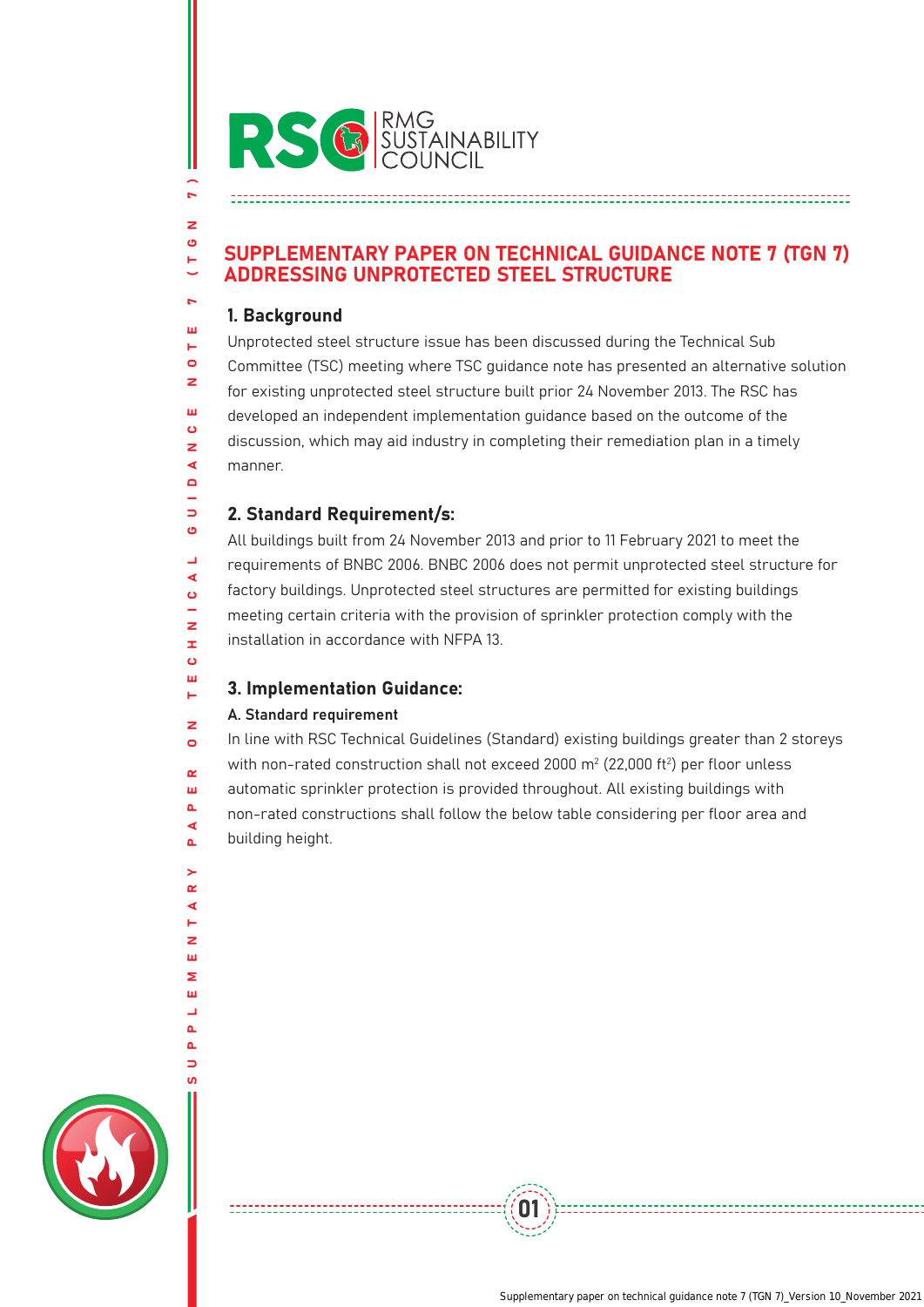#### Existing building (occupied prior to 24 November 2013)

| 2 stories<br>or less                                          | Per floor area <22.000 ft <sup>2</sup>                                                                                   | Per floor area >22.000 ft <sup>2</sup>                             |  |  |  |  |
|---------------------------------------------------------------|--------------------------------------------------------------------------------------------------------------------------|--------------------------------------------------------------------|--|--|--|--|
|                                                               | No requirement of sprinkler                                                                                              | No requirement of sprinkler                                        |  |  |  |  |
|                                                               | No requirement of passive fire protection                                                                                | No requirement of passive fire protection.                         |  |  |  |  |
|                                                               | Mixed occupancy separation according to BNBC 2006 Part 3 table 3.2.1.<br>(Separation wall and floor/ ceiling assemblies) |                                                                    |  |  |  |  |
|                                                               |                                                                                                                          |                                                                    |  |  |  |  |
| More than 2<br>stories up to<br>building<br>height 65 ft      | No requirement of passive fire protection.                                                                               | No requirement of passive fire protection.                         |  |  |  |  |
|                                                               | Active fire protection required-<br>Standpipe system when building<br>occupied level >33 ft.                             | Active fire protection required-<br>sprinkler and standpipe system |  |  |  |  |
|                                                               | Mixed occupancy separation according to BNBC 2006 Part 3 table 3.2.1.<br>(Separation wall and floor/ ceiling assemblies) |                                                                    |  |  |  |  |
|                                                               |                                                                                                                          |                                                                    |  |  |  |  |
| building height<br>more than<br>65 ft but less<br>than 75 ft. | Passive fire protection required.                                                                                        | Passive fire protection required.                                  |  |  |  |  |
|                                                               | Active fire protection required-<br>Standpipe system                                                                     | Active fire protection required-<br>Sprinkler and standpipe system |  |  |  |  |
|                                                               | Mixed occupancy separation according to BNBC 2006 Part 3 table 3.2.1.<br>(Separation wall and floor/ ceiling assemblies) |                                                                    |  |  |  |  |
|                                                               |                                                                                                                          |                                                                    |  |  |  |  |
| <b>Building height</b><br>more than 75 ft                     | Passive fire protection required.<br>Active fire protection required- sprinkler and standpipe system.                    |                                                                    |  |  |  |  |
|                                                               | Mixed occupancy separation according to BNBC 2006 Part 3 table 3.2.1.<br>(Separation wall and floor/ ceiling assemblies) |                                                                    |  |  |  |  |

#### B. Alternate solution

-------------------------

 $\overline{7}$ )

z Ő

ш  $\mathbf{r}$  $\circ$  $\overline{z}$ ш  $\bullet$ z ∢  $\Omega$ L.  $\Box$ Ő  $\Box$ ◀  $\ddot{\mathbf{c}}$  $\overline{z}$  $\mathbf{r}$  $\ddot{\mathbf{c}}$ **A**  $\blacksquare$  $\overline{z}$  $\bullet$  $\sim$ ш  $\Delta$  $\blacktriangleleft$  $\Delta$  $\geq$  $\alpha$ ∢  $\vdash$ z ш Σ ш  $\overline{\phantom{0}}$  $\Delta$  $\Delta$  $\Rightarrow$ 

In lieu of providing sprinkler system to an existing unprotected steel buildings greater than 2 storeys with floor area more than 2000  $\text{m}^2$  shall meet the below requirement as an alternate solution agreed by the technical sub-committee.

- a. Unprotected steel frame with 1 hour column protection and floor slab deck with 30-minute fire resistance rating subject to Eurocode natural fire curves or ISO 834 fire.
- b. Building height not more than 3 stories (ground plus 2, maximum building height, 11 m).
- c. Building divided into fire compartments of not more than 2,000 m² in area by 1 hour rated fire resistant walls.
- d. Vertical shafts connecting more than 2 storeys require 2 hours fire rated construction.

02